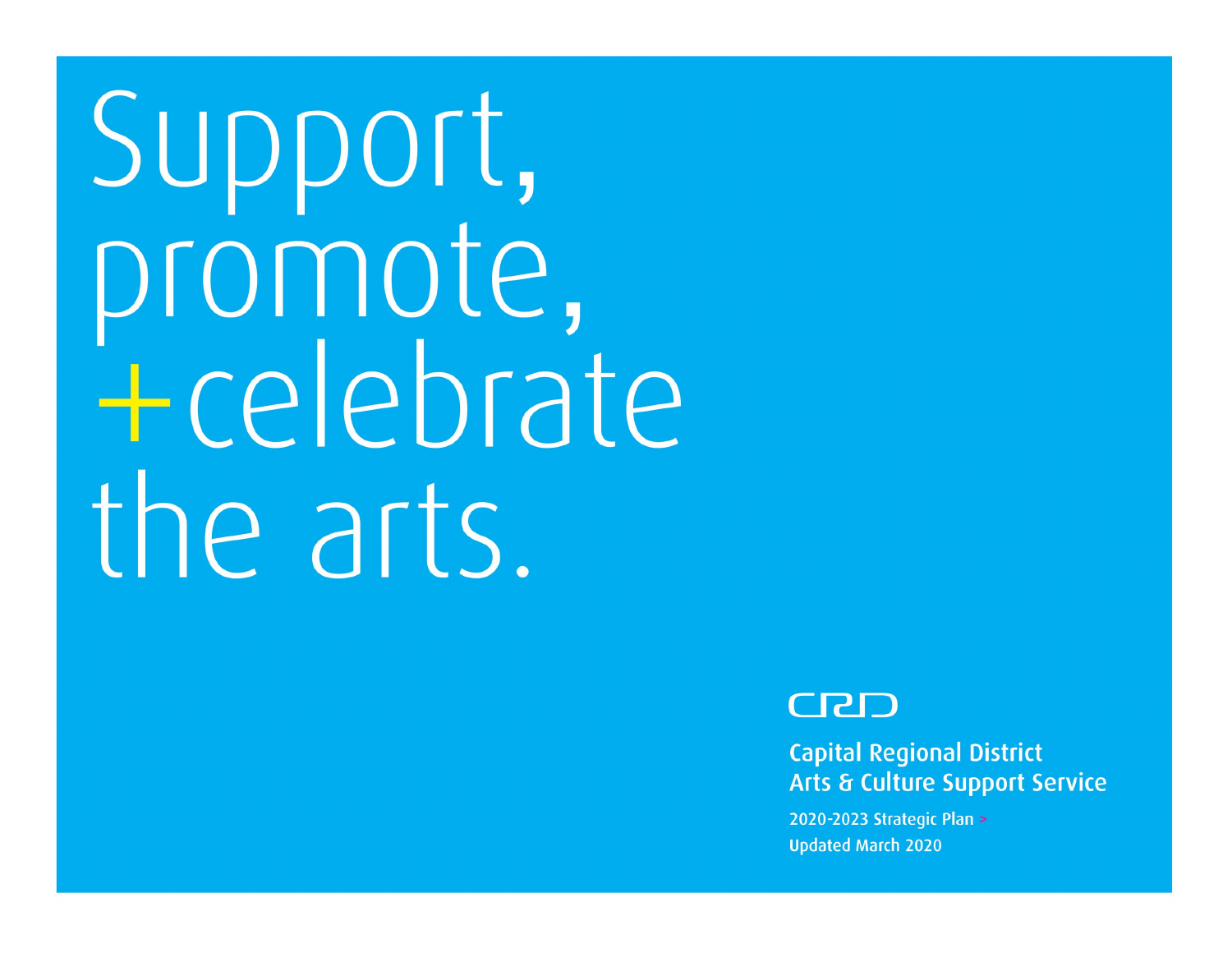# Table of Contents

Appendices:

|--|--|--|--|--|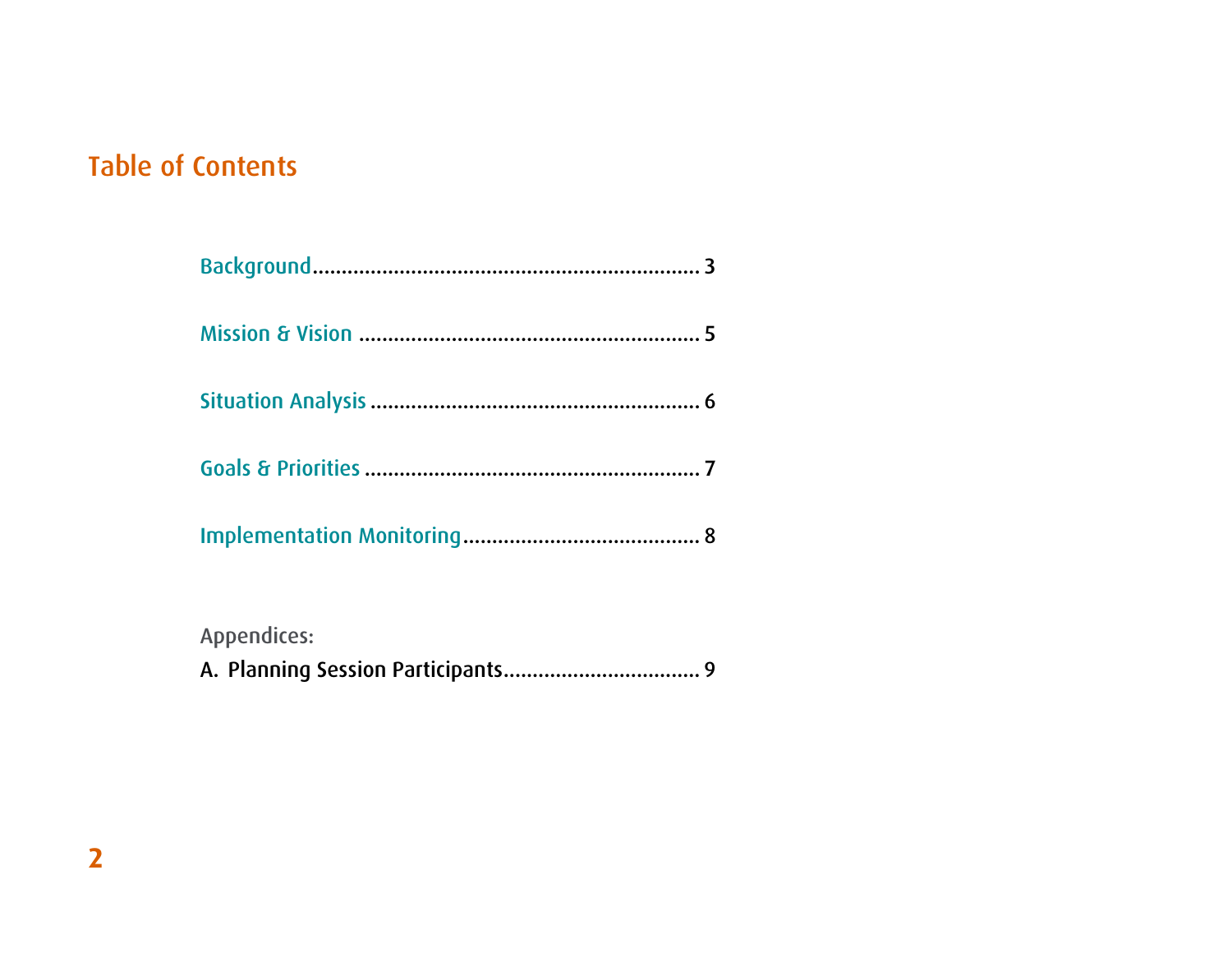## A Vision for the CRD Arts & Culture Support Service

The Arts & Culture Support Service is a division of the CRD and its activities support the CRD mission: We are diverse communities working together to serve the public good and build a vibrant, livable and sustainable region, through an effective, efficient and open organization; and vision: Our communities strive to achieve exemplary environmental stewardship, a dynamic, vibrant economy and an inclusive, caring society. Regional cooperation, mutually beneficial decision making and advancing shared interests shape the essence of the CRD.

Strategic planning session participants revisited the Arts Service vision and mission statements and agreed to continue with the current mission statement, and to update the vision statement:

Our Mission: The CRD supports, promotes and celebrates the arts. Our Vision: The arts are central to life in the region.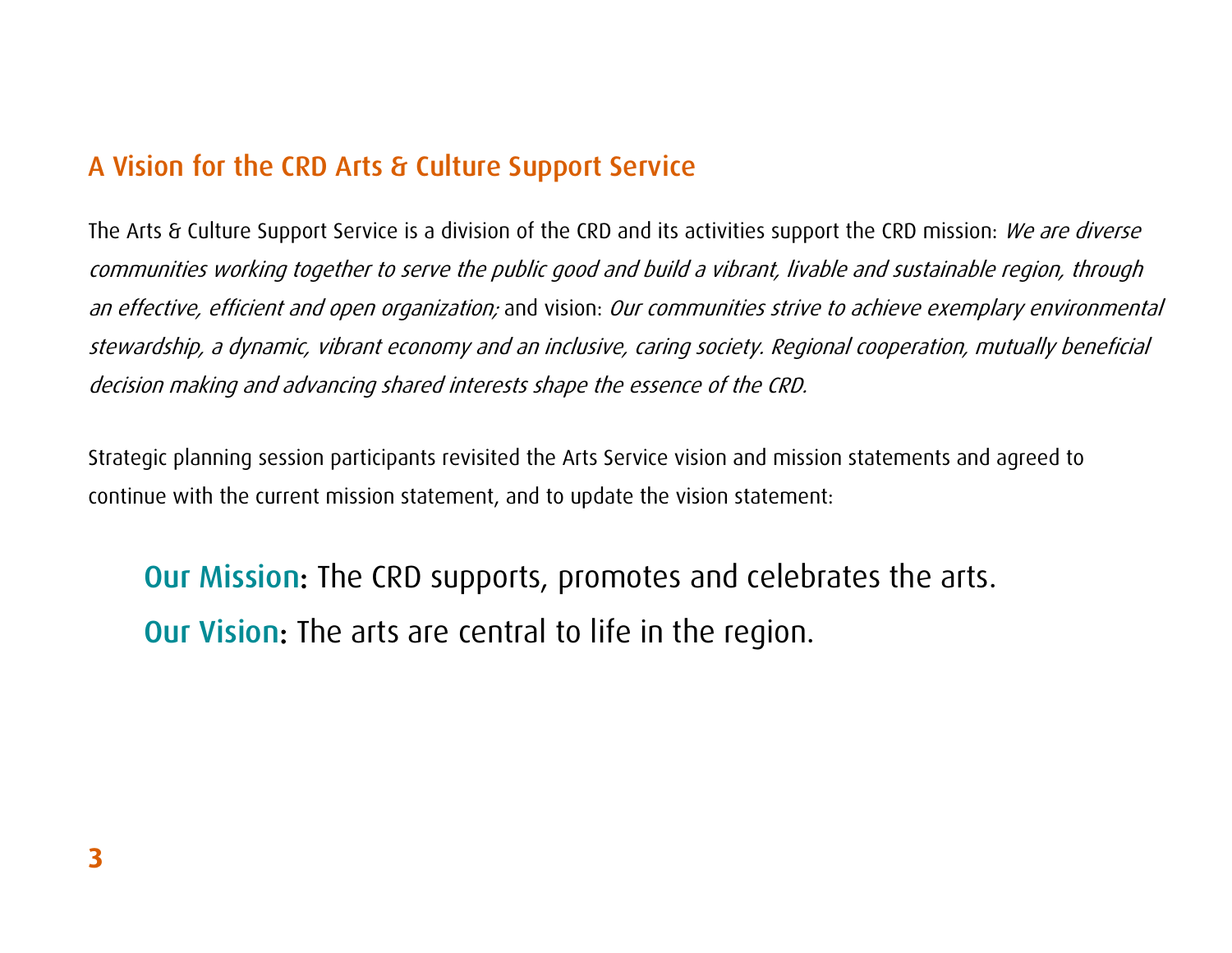## The CRD Arts & Culture Support Service

CRD Bylaw 2884 established the Arts & Culture Support Service (Arts Service) in June 2001 for "the provision of assistance in relation to the arts and culture for the purpose of benefiting the community or an aspect of the community." Bylaw 2884 also gives authority to the Arts Service's political oversight body, the Arts Commission (AC).

The Arts Commission is appointed annually by the CRD Board and consists of one elected official from each jurisdiction that is a member of the Arts Service. The Arts Commission sets an annual budget to support policies and programs pursuant to its governing bylaw.

CRD Bylaw 2973 established the Arts Advisory Council (AAC) "for an independent community-based body to provide advice to the CRD" on matters relating to the Arts Service. The AAC's mandate is to act as an arm's length adjudication body for Arts Service

funding programs and to advise the Arts Commission on policies that foster and promote:

- Support of the arts in the region,
- Public awareness of and involvement in the arts,
- The creation, exhibition and performance of artistic works, and
- The development of artistic and other requisite skills, and shall advise the CRD Arts Commission of measures which the Council considers to be conducive to these ends.
- Other appropriate duties as assigned by the Arts Commission from time to time.

The Arts Service has five grant programs:

- 1. Operating Grants provide annual and multi-year financial support to organizations for ongoing annual operations,
- 2. Project Grants support one-time events, short series or extended project-based programming,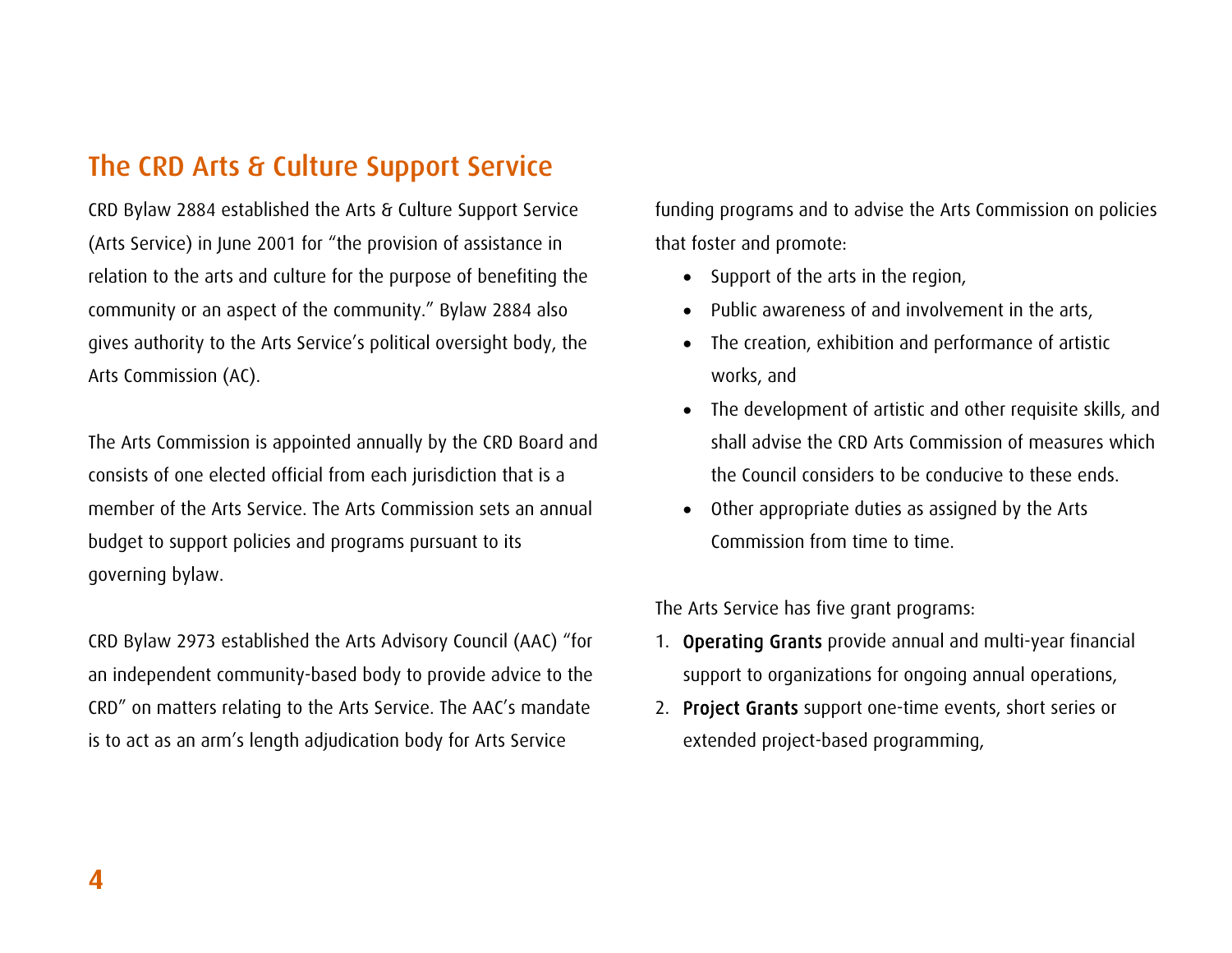- 3. Equity Grants support arts initiatives by applicants from communities that are at-risk of exclusion or have difficulty accessing support for systemic reasons.
- 4. Incubator Grants support development or capacity building for emerging or developing organizations
- 5. IDEA (Innovate, Develop, Experiment, Access) Grants support arts-based programming by non-arts mandated organizations.

In broad terms, the Operating Grant program is designed to support larger organizations for annual operations while the other grant programs support project-based events or series of events produced by smaller organizations.

The Arts Service also:

• Manages landmarkspublicart.ca, a searchable website dedicated to the presentation of public art in the region for jurisdictions participating in the Arts Service

• Provides outreach and communications activities, produces an annual Progress Report, a bi-annual Arts Summit, and hosts a community of practice roundtable for municipal staff responsible for arts and culture activities in the region.

Arts Service staff consist of a full-time manager, a full-time community outreach coordinator and a 0.8 FTE administrative assistant. They are responsible for the reporting, analysis and administration of the funding programs and outreach activities. They also provide support to the AC and AAC, and liaise with other levels of government, NGOs and the public in providing information and representing the Arts Service.

Members of the AC, AAC and staff create a strategic plan for the purpose of defining the Arts Service's vision, mission, goals and strategic priorities. This report updates the 2015-2019 plan and is the result of a planning session held in February 2020. A list of the participants is appended.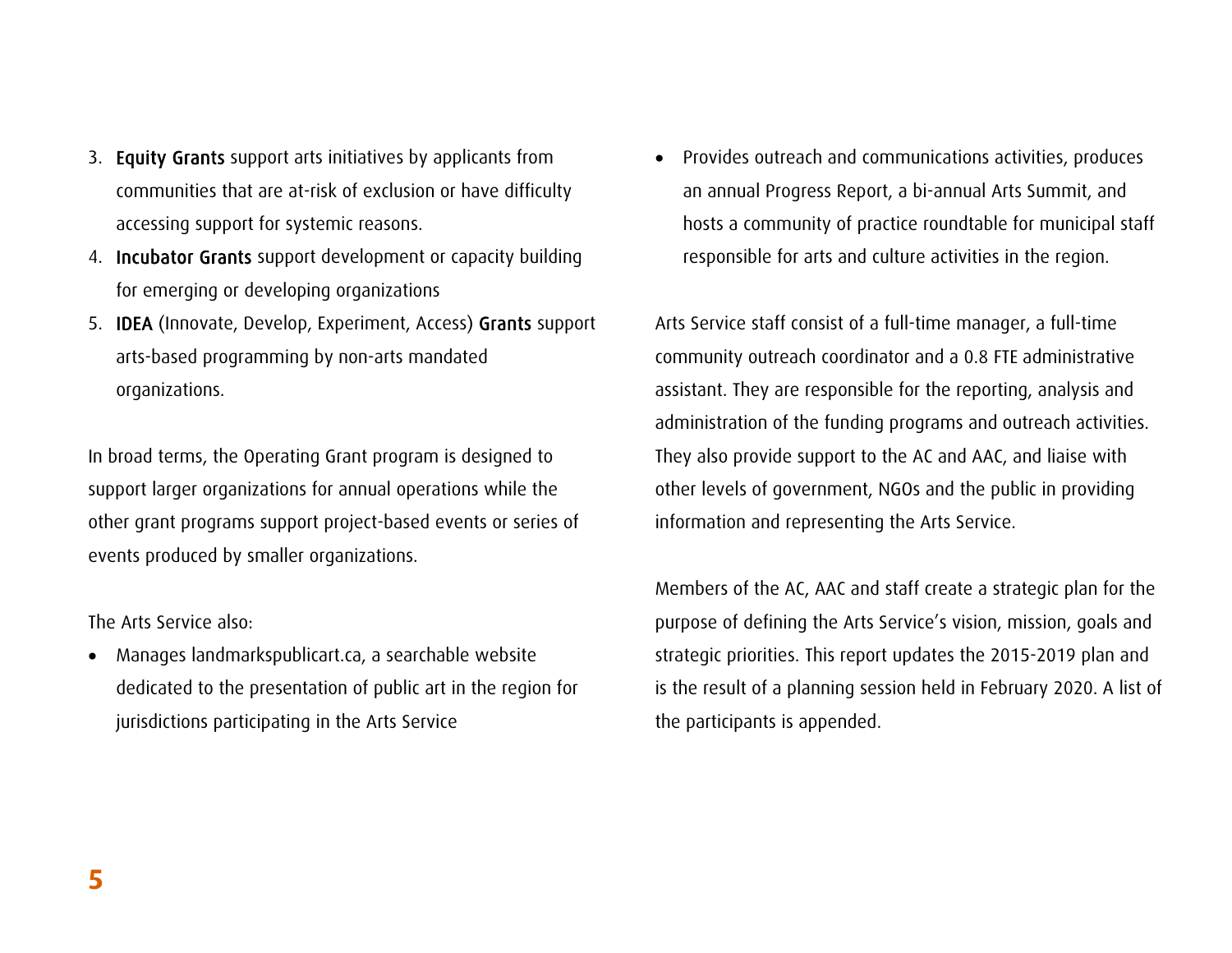# Situational Analysis

To analyze the Arts Service's current state, strategic planning session participants reviewed the situation analysis created in 2015, and engaged in an appreciative inquiry exercise to identify current strengths, opportunities, aspirations and results to guide the updated strategic plan. A "SOAR" framework was completed, and key risks/threats were noted in a Risk Register\*.

| Strengths What are our greatest strengths?                                                                                                                                                                                                                                                                                                                                                                                                                                        | <b>Opportunities What are our best opportunities?</b>                                                                                                                                                                                                                                                                                                                                                                                                                                                                                                                                                                                                                                                                                                                                                                  |
|-----------------------------------------------------------------------------------------------------------------------------------------------------------------------------------------------------------------------------------------------------------------------------------------------------------------------------------------------------------------------------------------------------------------------------------------------------------------------------------|------------------------------------------------------------------------------------------------------------------------------------------------------------------------------------------------------------------------------------------------------------------------------------------------------------------------------------------------------------------------------------------------------------------------------------------------------------------------------------------------------------------------------------------------------------------------------------------------------------------------------------------------------------------------------------------------------------------------------------------------------------------------------------------------------------------------|
| Strong staff<br>$\bullet$<br>New outreach program has created new conduits to<br>$\bullet$<br>the community we serve<br>Have accomplished many actions from the<br>$\bullet$<br>implementation plan adopted in 2017<br>Arts & Culture Support Service programs are more<br>$\bullet$<br>inclusive and diverse<br>We have increased access through new programs<br>$\bullet$<br>We have the tools to successfully make the case for<br>$\bullet$<br>investment in arts and culture | Build upon successful implementation results from current strategic<br>$\bullet$<br>plan<br>Play a part in reconciliation with First Nations<br>$\bullet$<br>Share the social and economic impact story of the arts in our region<br>$\bullet$<br>Arts as part of the innovation economy - explore tech and business<br>collaborations<br>Build new partnerships to help increase funding for the arts<br>$\bullet$<br>Create a funding roadmap to understand what increased funding<br>$\bullet$<br>will be used for and how it will be secured<br>Orientation program to support new Arts Commission members<br>$\bullet$<br>Continue to expand outreach activities<br>$\bullet$<br>Build capacity using available resources like arts hubs in diverse<br>$\bullet$<br>regions, school district collaborations, etc. |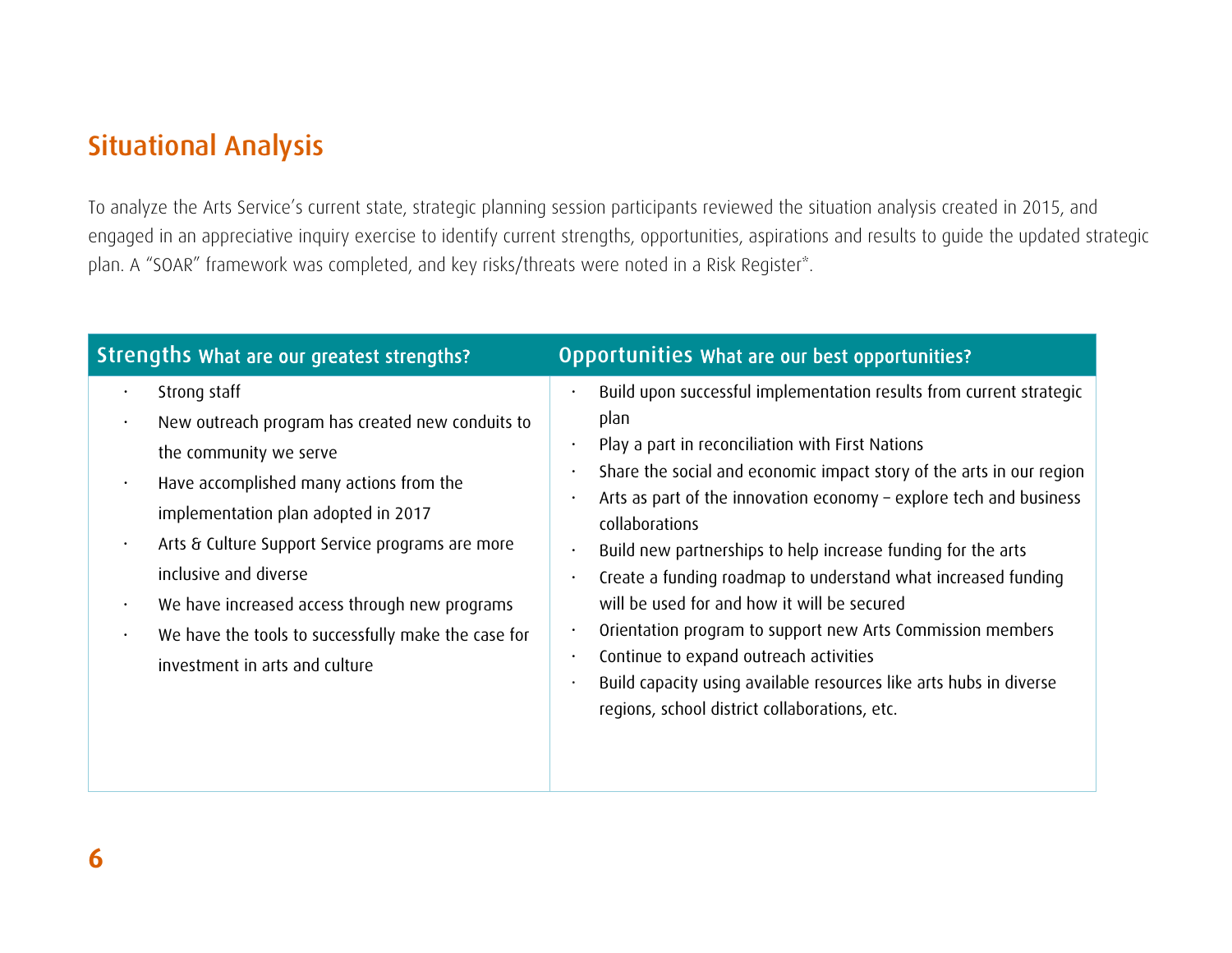| Aspirations What is our preferred future?                                                                                                                                                                                                                                                                                                                                                                                                                                                                                                                                                                                                                               | Results What results show we've achieved the vision?                                                                                                                                                                                                                                                                                                                          |  |
|-------------------------------------------------------------------------------------------------------------------------------------------------------------------------------------------------------------------------------------------------------------------------------------------------------------------------------------------------------------------------------------------------------------------------------------------------------------------------------------------------------------------------------------------------------------------------------------------------------------------------------------------------------------------------|-------------------------------------------------------------------------------------------------------------------------------------------------------------------------------------------------------------------------------------------------------------------------------------------------------------------------------------------------------------------------------|--|
| More funding available in the system<br>$\bullet$<br>A more inclusive and diverse funding system<br>$\bullet$<br>More intentional granting program design<br>$\bullet$<br>100% participation in the arts service by all CRD<br>$\bullet$<br>jurisdictions<br>All CRD arts-related services rolled into a centralized<br>$\bullet$<br>service (e.g. granting, facilities)<br>Centralized applications and collaborative funding<br>$\bullet$<br>opportunities<br>Align programs with broader impact metrics $-$ e.g.<br>$\bullet$<br>international social development goals<br>Introduce orientation tools to support new Arts<br>$\bullet$<br><b>Commission members</b> | Increased funding in the system measured over time<br>Create a funding roadmap that lays out funding goals, sources and<br>allocation plan for how funds are allocated, ways to support<br>different types of organizations, equitable sharing of resources<br>Sustainable region-wide participation in the arts service<br>Arts Commission has tools for outreach activities |  |

#### \*Risk Register - Identified Risk

- Demand for funds from new and existing organizations outstrips current funds available. Limitations on amount that can be requisitioned through the tax base
- Not all municipalities in the CRD are represented through the Arts Service, meaning that only a portion of the population is served (76% as of 2018)
- Questions around the amount of funds received by different organizations e.g. do the granting programs privilege certain segments of the arts eco-system?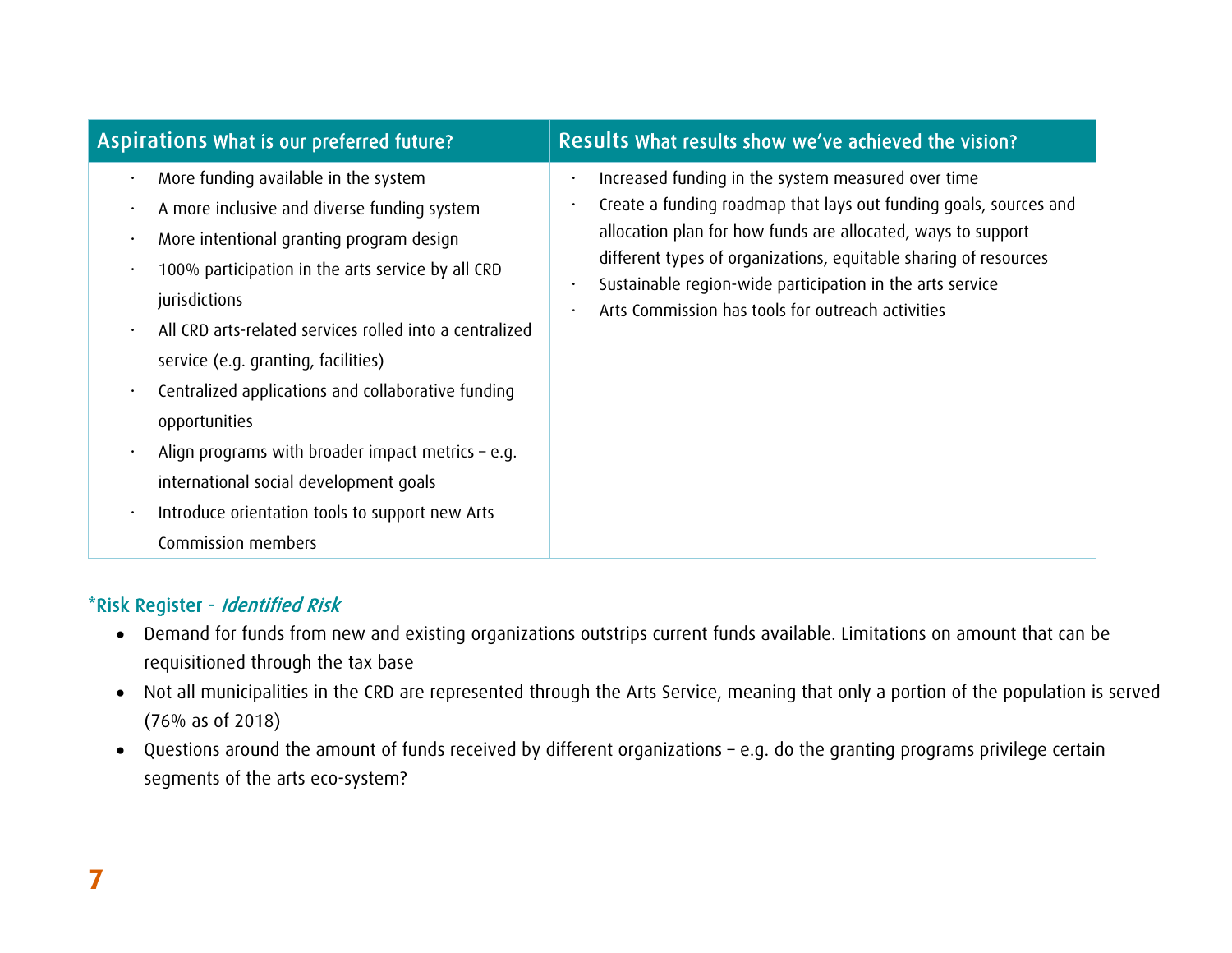# Goals & Priorities

Session participants reviewed the 2015-2019 Arts Strategic Plan's goals, the impact areas related to the goals, and the implementation actions taken to date. A decision was made to remain focused on the current goals and outcome areas which are aligned with broader CRD organizational outcomes.

#### Goals

- 1. Increase community awareness
- 2. Increase participation and funding
- 3. Make access equitable
- 4. Sustain creativity
- 5. Respond to granting needs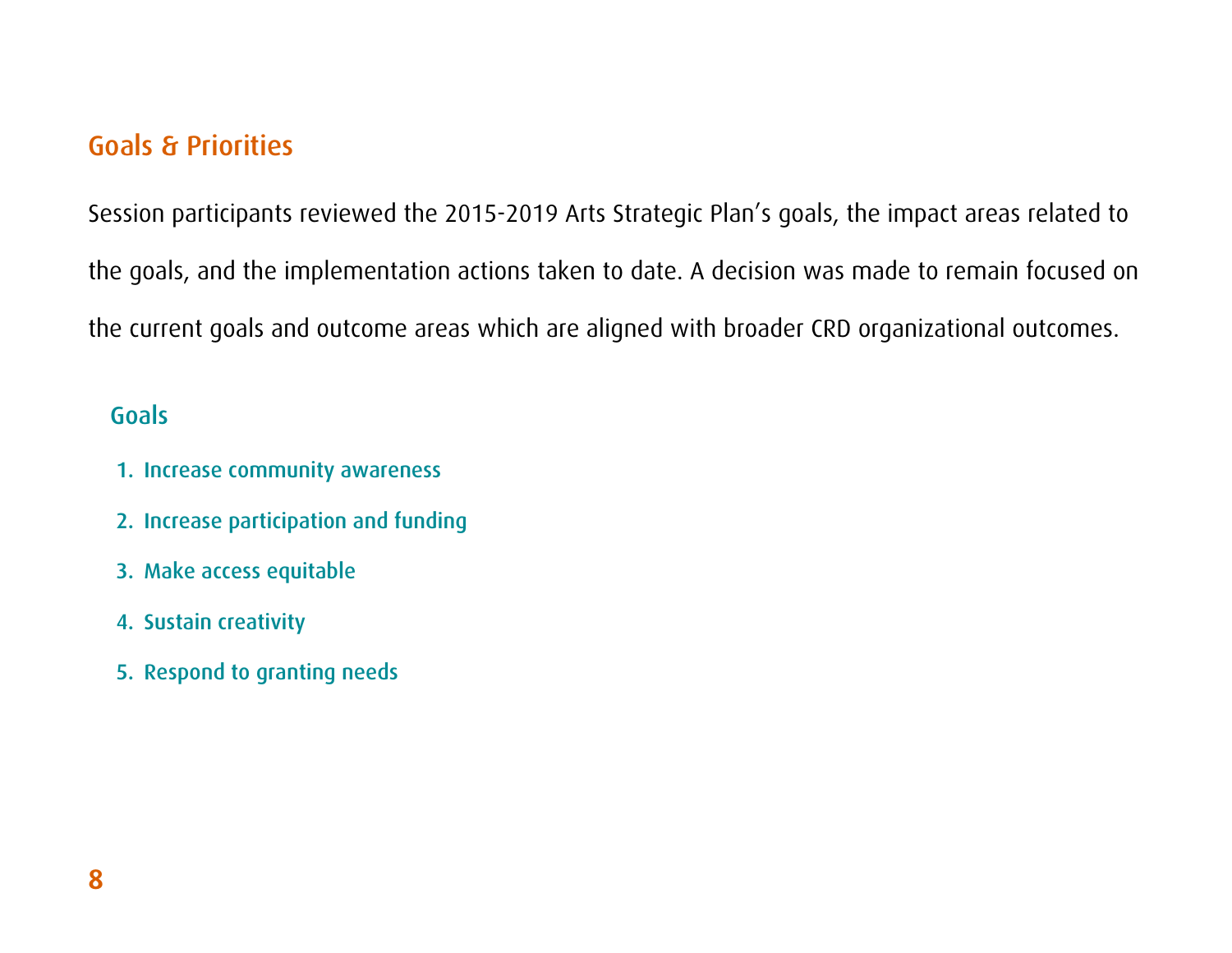#### 1. Increase community awareness

Increase community appreciation and knowledge of regional arts, the benefits of arts and the value of public sector funding delivered through the Arts Service.

#### Initiatives

**1a** Deliver community outreach to increase awareness of the arts as a valued part of life in the capital region.

**1b** Implement Communications Strategy

**1c** Facilitate dialogue and celebrate the arts through convening opportunities

**1d** Share information about links between arts, sustainable communities and wellbeing

| Outcome Area                                               | <b>Progress Measures</b>                                                                                                                                                                                                                         |
|------------------------------------------------------------|--------------------------------------------------------------------------------------------------------------------------------------------------------------------------------------------------------------------------------------------------|
| Arts and culture are central<br>to life in our communities | Attendance at events programmed by grantees<br>Volume of Events -by grantees and CRD convening events<br>• Number of participatory activities for community by grantees<br>Social Media uptake<br>• Number of volunteers in funded organizations |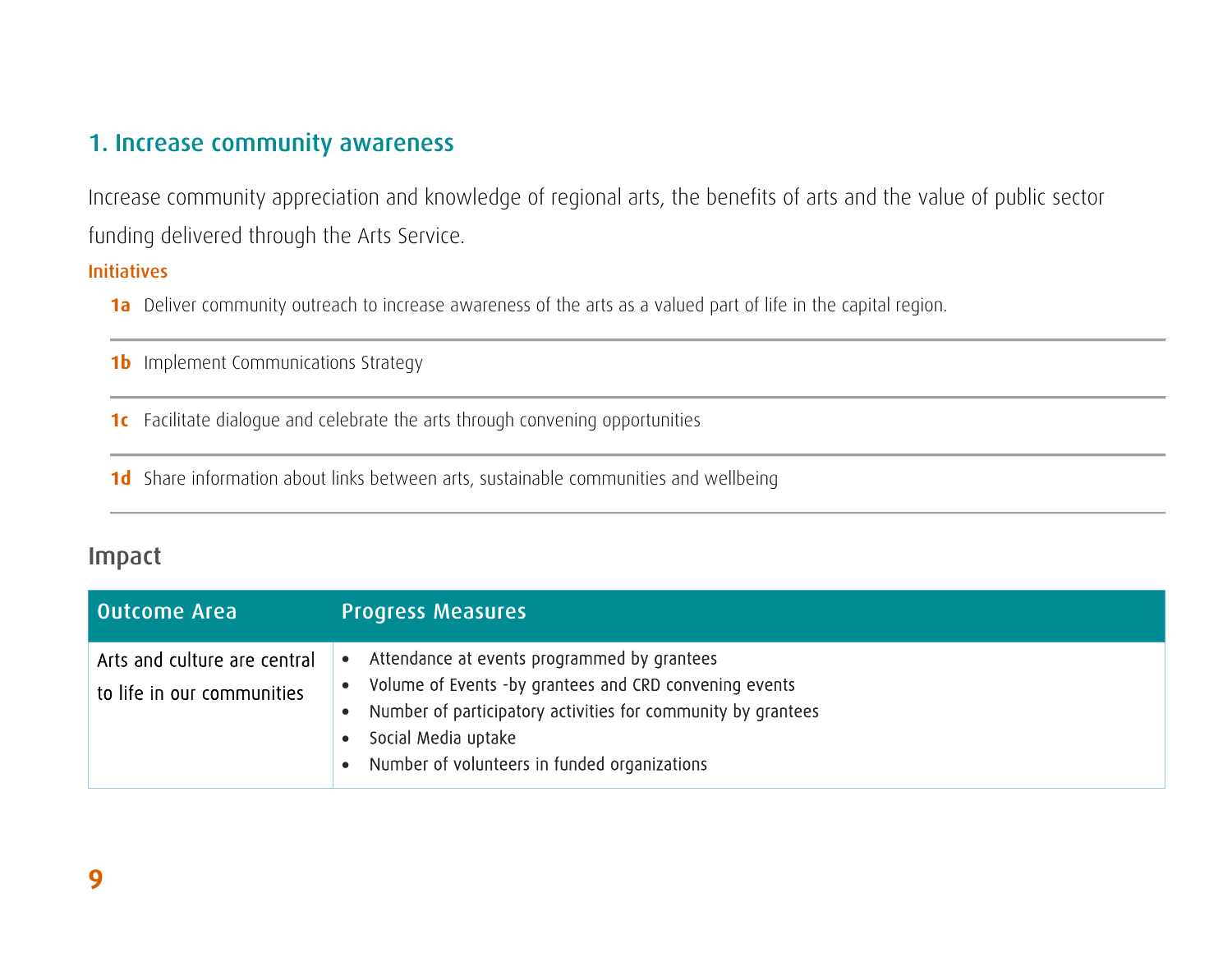## 2. Increase participation and funding

Encourage all CRD jurisdictions to participate as contributing members in the Arts Service.

#### Initiatives

**2a** Create a "funding roadmap" that identifies increases in funding in accordance with community need as well as the funding sources required to meet these goals, including considering funding support outside of municipal requisition.

**2b** Strengthen and expand partnership activities to increase the number of participants and support the level of funding identified in 2a. Develop a toolkit for the Arts Commission that supports these activities.

**2c** Explore the possibility of consolidating all CRD arts-related services under one service.

| Outcome Area                                         | <b>Progress Measures</b>                                                                                                                                                   |
|------------------------------------------------------|----------------------------------------------------------------------------------------------------------------------------------------------------------------------------|
| Collaborative governance<br>benefits the arts sector | Approved funding roadmap<br>\$ increases in funding pool<br># of Group 1 participants<br># of Group 2 participants<br>% of population living in contributing jurisdictions |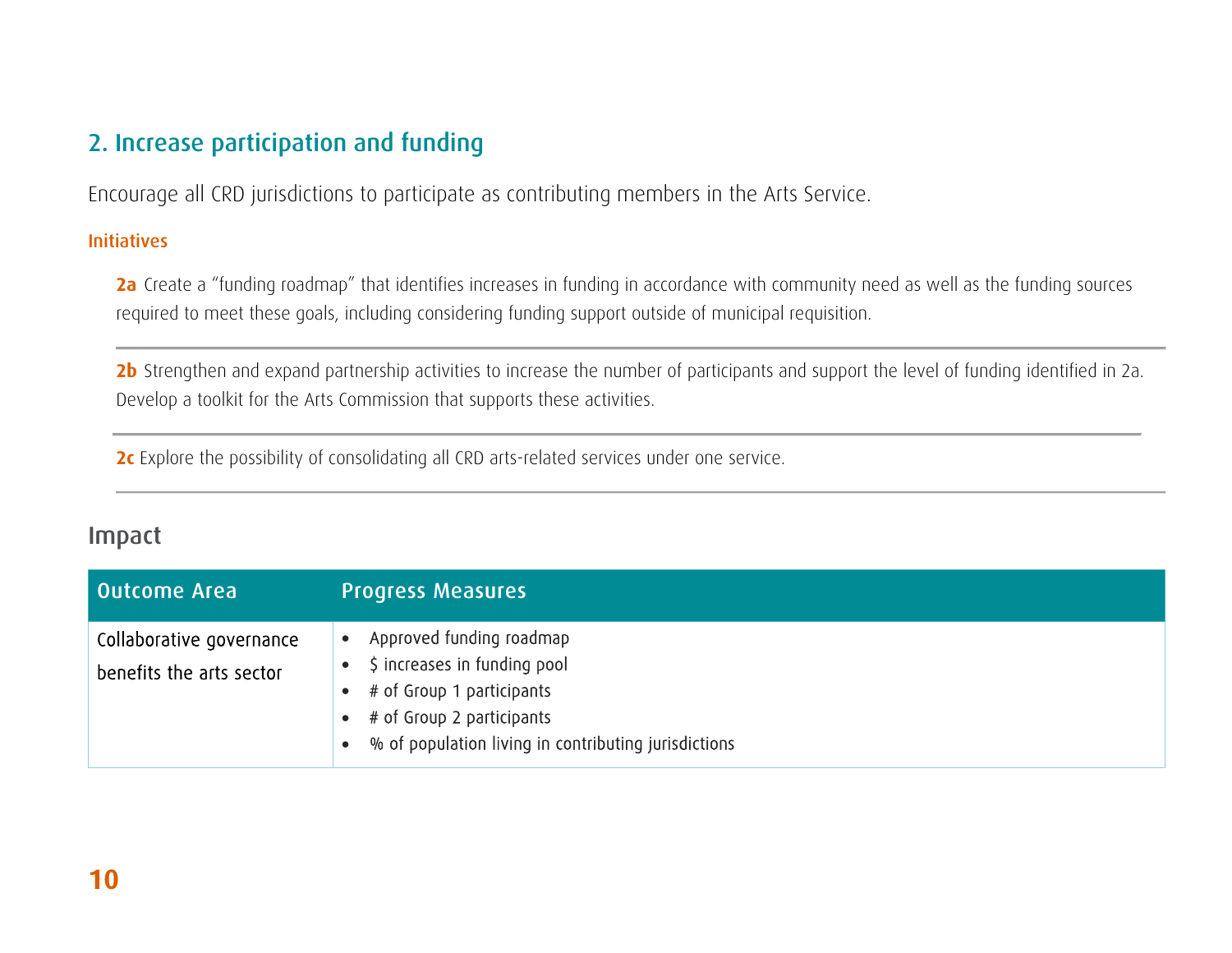## 3. Make access equitable

Increase representation of art forms funded by the CRD

#### Initiatives

**3a** Ensure support for new and emerging organizations.

**3b** Support equity, diversity and inclusion through grant programs.

**3c** Reduce barriers experienced by rural communities.

| Outcome Area                                             | <b>Progress Measures</b>                                                                                                                                               |
|----------------------------------------------------------|------------------------------------------------------------------------------------------------------------------------------------------------------------------------|
| Arts funding contributes to<br>a more equitable society. | # of barriers removed<br># of Equity grants provided<br># of first time applicants<br>Evidence of broader representation of art forms and those from rural communities |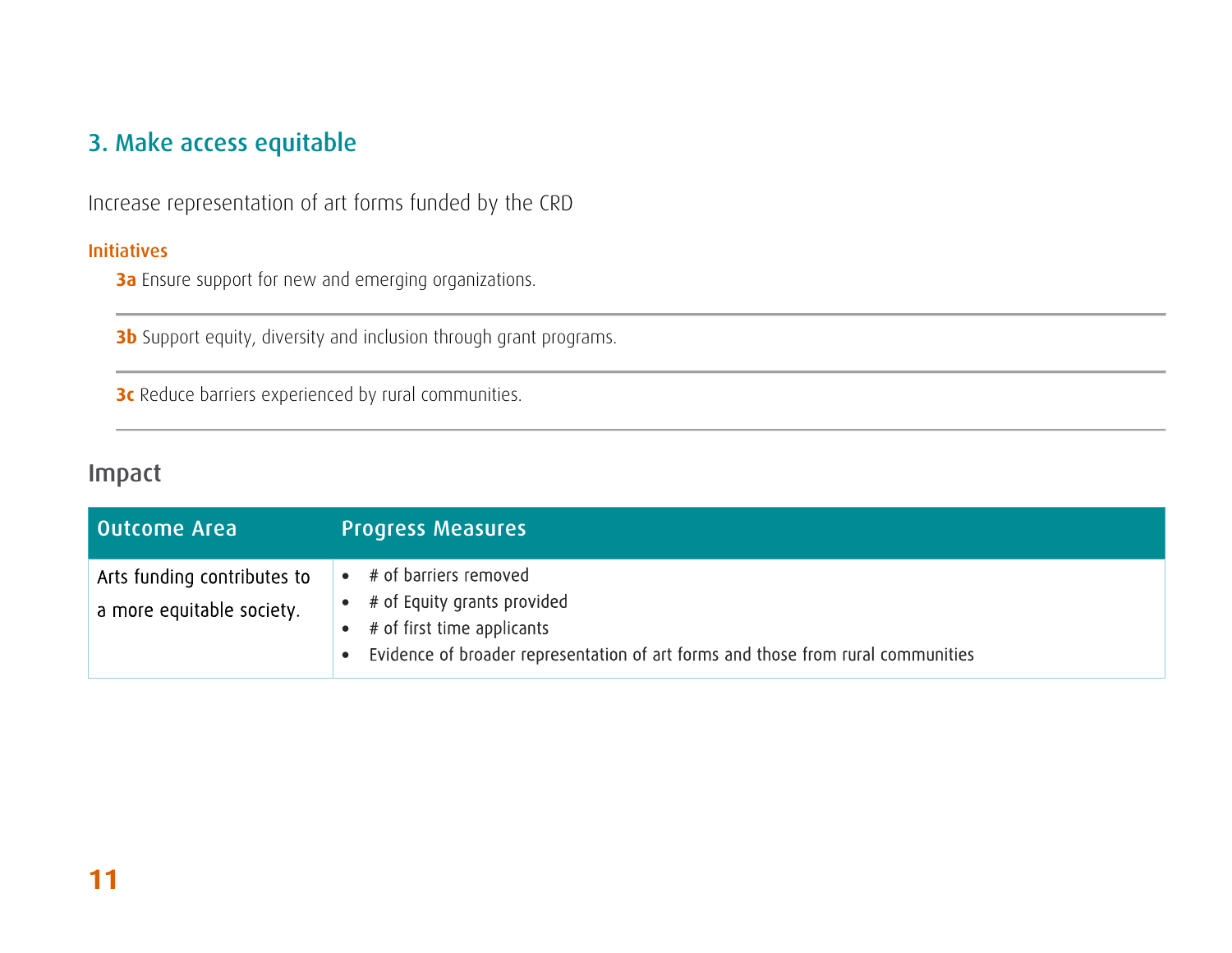## 4. Sustain creativity

Enable sustainable growth of the arts and foster a culture of creativity by arts organizations in the region.

#### Initiatives

**4a** Support arts organizations in fulfilling their artistic mandates.

**4b** Invest in emerging and growing organizations.

**4c** Support innovation through a funding system that allows arts organizations to take risks.

| Outcome Area                                   | <b>Progress Measures</b>                                                                                                                                                                                                                     |
|------------------------------------------------|----------------------------------------------------------------------------------------------------------------------------------------------------------------------------------------------------------------------------------------------|
| Artists create a unique<br>cultural landscape. | # funded organizations<br>% of funded organizations creating new work<br>Impact of Incubator grant and evidence of increase in emerging arts organizations<br>Evidence of funded organizations creating artistic output unique to the region |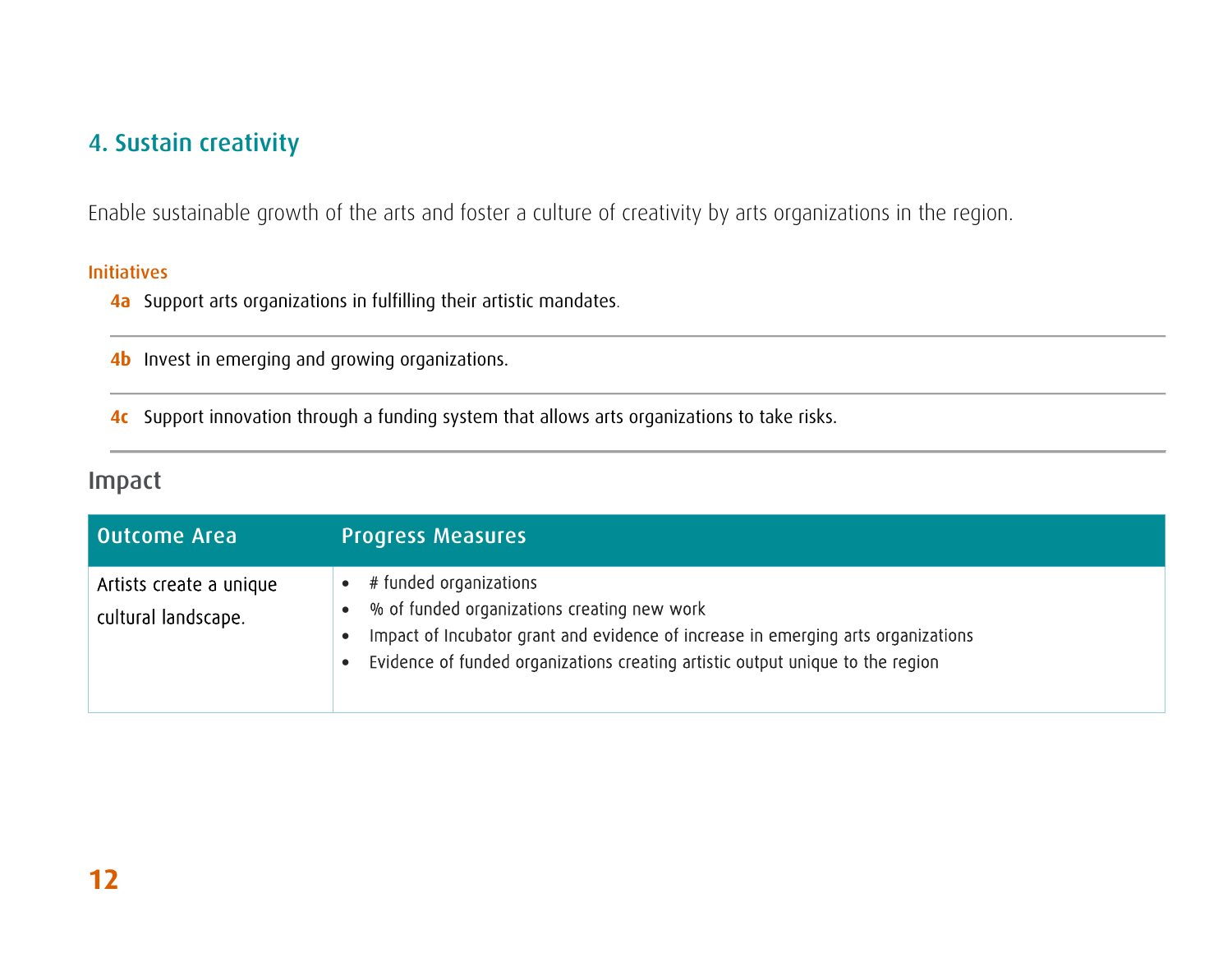## 5. Respond to granting needs

Ensure that the CRD Arts Service programs are responsive to community need.

#### Initiatives

**5a** Use effective and accountable processes to stimulate a healthy creative economy.

**5b** Review grant program design and guidelines to ensure funding is allocated in a sustainable way.

**5c** Include community input when evaluating programs.

| Outcome Area                     | <b>Progress Measures</b>                               |
|----------------------------------|--------------------------------------------------------|
| A thriving creative economy $\ $ | \$ of funding pool                                     |
| meets the needs of the arts      | # of jobs for culture workers stimulated by CRD grants |
| sector.                          | Revenues of funded organizations                       |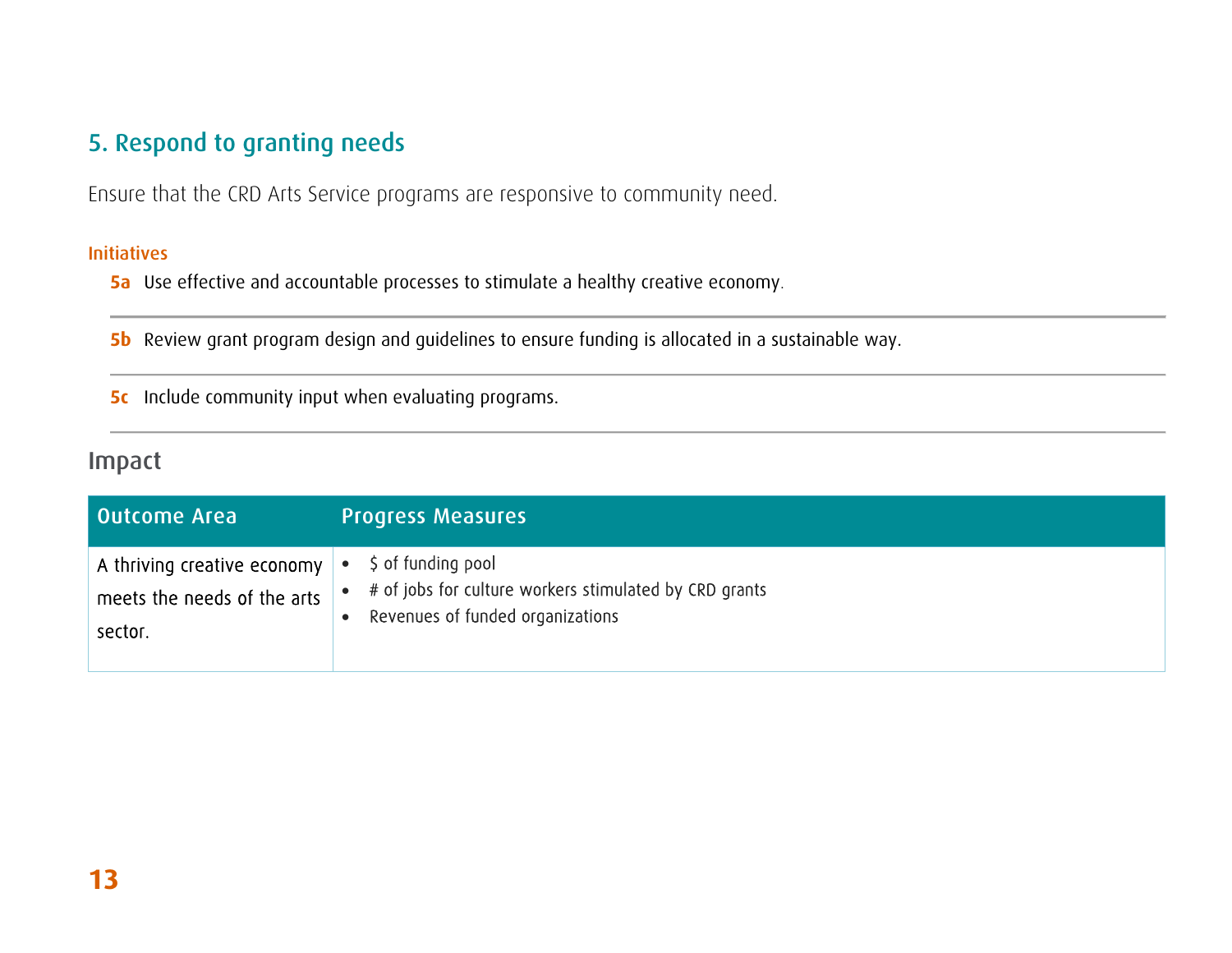# Implementation Monitoring

To support implementing this plan:

- The strategic priorities will inform the Arts Service Business Plan,
- The Arts & Culture Strategic Implementation plan will be updated based on the renewed Strategic Plan,
- The Arts Advisory Council and the Arts Commission will mutually report on activities supporting the established priorities
- Implementation status of the Plan will be a standing item on meeting agendas for the AC and AAC
- The AC and AAC will reconvene to discuss participation in the work plan, and
- This plan and its priorities will be reviewed annually.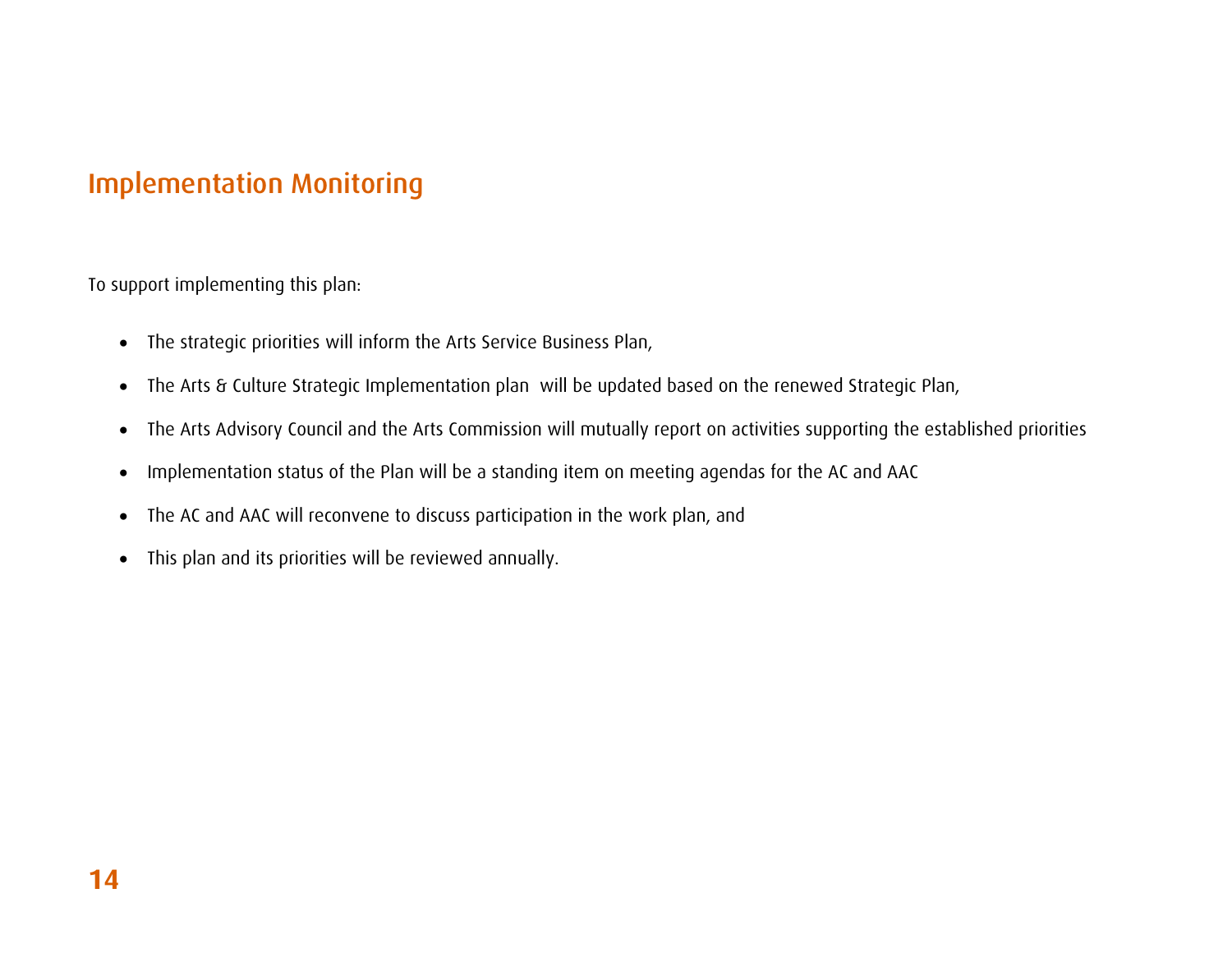# Appendix: Planning Session Participants

The following individuals participated in developing this plan.

| <b>Emmy Beaton</b> | Arts Advisory Council                                          |
|--------------------|----------------------------------------------------------------|
| Meagan Brame       | Arts Commission (Esquimalt)                                    |
| Sharie Epp         | Arts Commission (Metchosin)                                    |
| Wendy Gardner      | Arts Commission (Southern Gulf Islands)                        |
| Michelle Heinz     | Arts Advisory Council (Funding Chair)                          |
| Heather Heywood    | Administrative Assistant, Arts & Culture Support Service       |
| Suzanne Ives       | Arts Advisory Council                                          |
| Dana Lajeunesse    | Arts Commission (Sooke)                                        |
| James Lam          | Manager, Arts & Culture Support Service                        |
| Jeremy Loveday     | Chair, Arts Commission (Victoria)                              |
| Tara Ney           | Arts Commission (Oak Bay)                                      |
| Jennifer Nichols   | Community Outreach Coordinator, Arts & Culture Support Service |
| Colin Plant        | Arts Commission (Saanich)                                      |
| Karel Roessingh    | Arts Commission (Highlands)                                    |
| Patti Sullivan     | Arts Advisory Council                                          |

Erica Mattson Facilitator